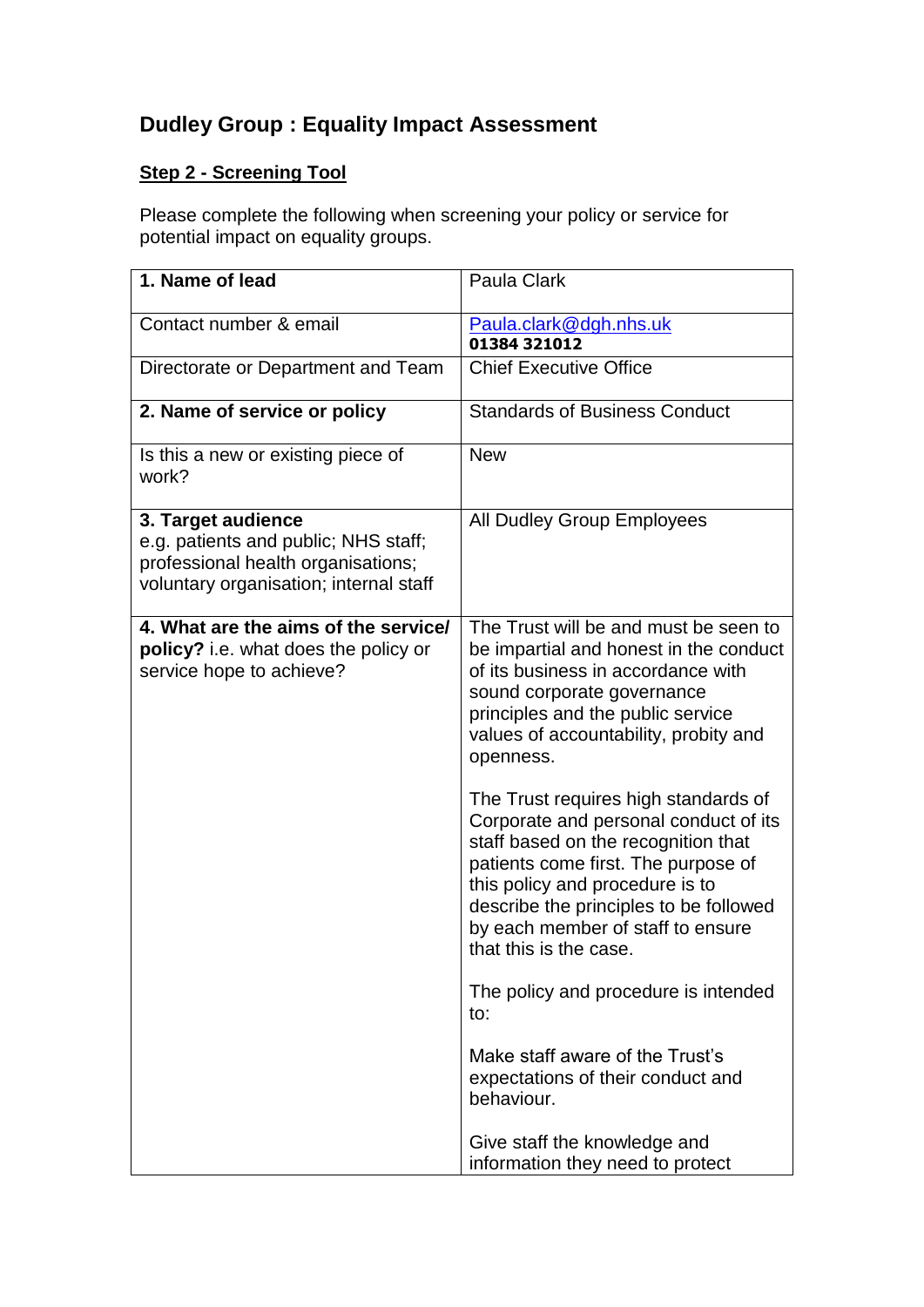|                                                                                                                                                                                                                                                   | themselves from situations that may<br>draw criticism or even disciplinary<br>action.<br>Enable members of staff to express<br>their concerns in an open and<br>unthreatening way.                                                                                                                                                                                                                                                                                  |
|---------------------------------------------------------------------------------------------------------------------------------------------------------------------------------------------------------------------------------------------------|---------------------------------------------------------------------------------------------------------------------------------------------------------------------------------------------------------------------------------------------------------------------------------------------------------------------------------------------------------------------------------------------------------------------------------------------------------------------|
| 5. Does any part of this service or<br>policy have the potential to have<br>an adverse impact based on a<br>person's age, disability, ethnic<br>origin, gender, religion/belief or<br>sexual orientation?<br>If No, please provide brief reasons. | <b>EQUALITY GROUP ASSESSMENT</b><br><b>OF IMPACT</b><br>Age No impact identified<br>Gender No impact identified<br>Race No impact identified<br><b>Sexual Orientation No impact</b><br>identified<br><b>Religion or Belief No impact</b><br>identified<br><b>Disability</b> No impact identified<br><b>Dignity and Human Rights No</b><br>impact identified<br><b>Working Patterns</b> No impact<br>identified<br><b>Social Deprivation No impact</b><br>identified |
| 6. Are there any factors that could<br>lead to different outcomes or<br>satisfaction levels based on<br>people's age, disability, ethnic<br>origin, gender, religion/belief or<br>sexual orientation?<br>If No, please provide brief reasons.     | Following on from the initial<br>screening, this policy does not have<br>an impact on any of the above<br>strands of quality as the policy clearly<br>states in the introduction that the<br>policy is relating to the conduct of the<br>Trust's staff in relation to hospitality,<br>expenses, gifts, sponsorship etc.                                                                                                                                             |

If you have answered yes to any of questions 5 or 6, you must now complete a full Equality Impact Assessment using the proforma provided by the Trust.

If you have answered No to all of the above questions, a full assessment is not required. Please complete the following sign-off section and send a copy of this screening to your Head of Service, Matron or Head of Department as appropriate **and** to Liz Abbiss, Head of Communications at Trust HQ.

#### **Name of person completing this screening:**